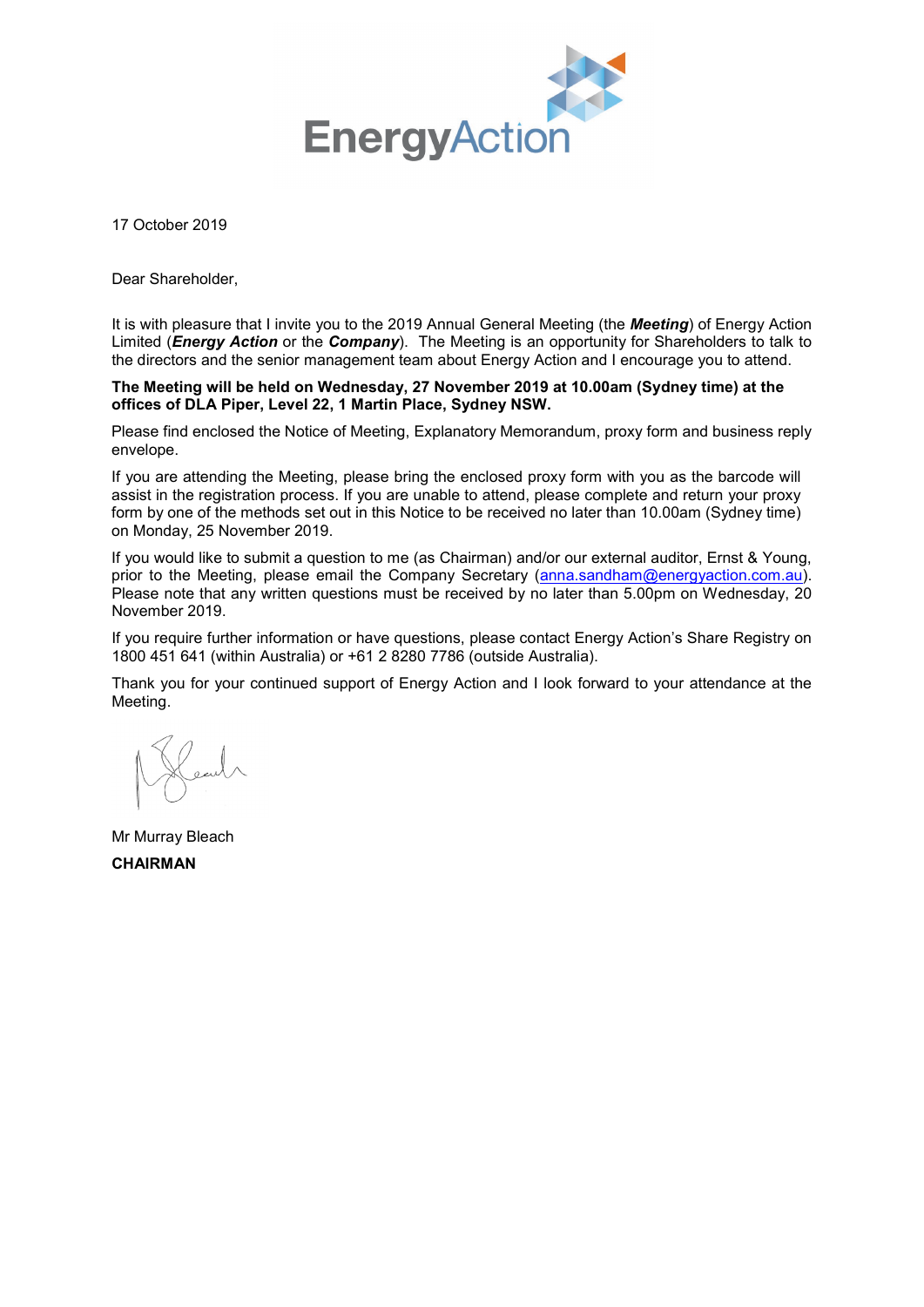# **ENERGY ACTION LIMITED ACN 137 363 636 NOTICE OF MEETING**

Notice is hereby given that the Annual General Meeting of Energy Action Limited of Shareholders of Energy Action Limited will be held:

Date: Wednesday, 27 November 2019 Time: 10.00am (Sydney time) Venue: DLA Piper Level 22, 1 Martin Place Sydney NSW.

The Explanatory Memorandum accompanying this Notice of Meeting provides additional information on the matters to be considered at the AGM. The Explanatory Memorandum, Entitlement to Attend and Vote section and Proxy Form are part of this Notice of Meeting.

Certain Shareholders are excluded from voting in relation to particular Resolutions and the Company must disregard votes cast by or on behalf of those Shareholders. Please do not vote if your vote must be disregarded or if you must not vote as outlined in the paragraphs below.

The business of the Meeting is as follows:

## **A CONSIDERATION OF REPORTS**

To receive and consider the Company's Financial Report, the Directors' Report and the Independent Auditor's Report for the year ended 30 June 2019.

Shareholders can view the Annual Report which contains the Annual Financial Report for the year ended 30 June 2019 on Energy Action's website at [www.energyaction.com.au.](http://www.energyaction.com.au/)

*Note: There is no requirement for Shareholders to approve these reports.*

# **B. QUESTIONS AND COMMENTS**

Following consideration of the Reports, the Chairman will give shareholders a reasonable opportunity to ask questions about, or comment on the management of the Company. Shareholders who are unable to attend the Meeting or who may prefer to register written questions in advance are invited to do so by emailing the Company Secretary [\(Anna.Sandham@energyaction.com.au\)](mailto:Anna.Sandham@energyaction.com.au).

The Chairman will also give Shareholders a reasonable opportunity to ask the Auditor questions relevant to:

- a. the conduct of the audit;
- b. the preparation and content of the Independent Auditor's Report;
- c. the accounting policies adopted by the Company in relation to the preparation of the financial statements; and
- d. the independence of the Auditor in relation to the conduct of the audit.

The Chairman will also give the Auditor a reasonable opportunity to answer written questions submitted by Shareholders that are relevant to the content of the Independent Auditor's Report or the conduct of the audit. A list of relevant written questions submitted by Shareholders to the auditor will be made available at the start of the AGM and any written answer tabled by the Auditor at the AGM will be made available as soon as practicable after the Meeting.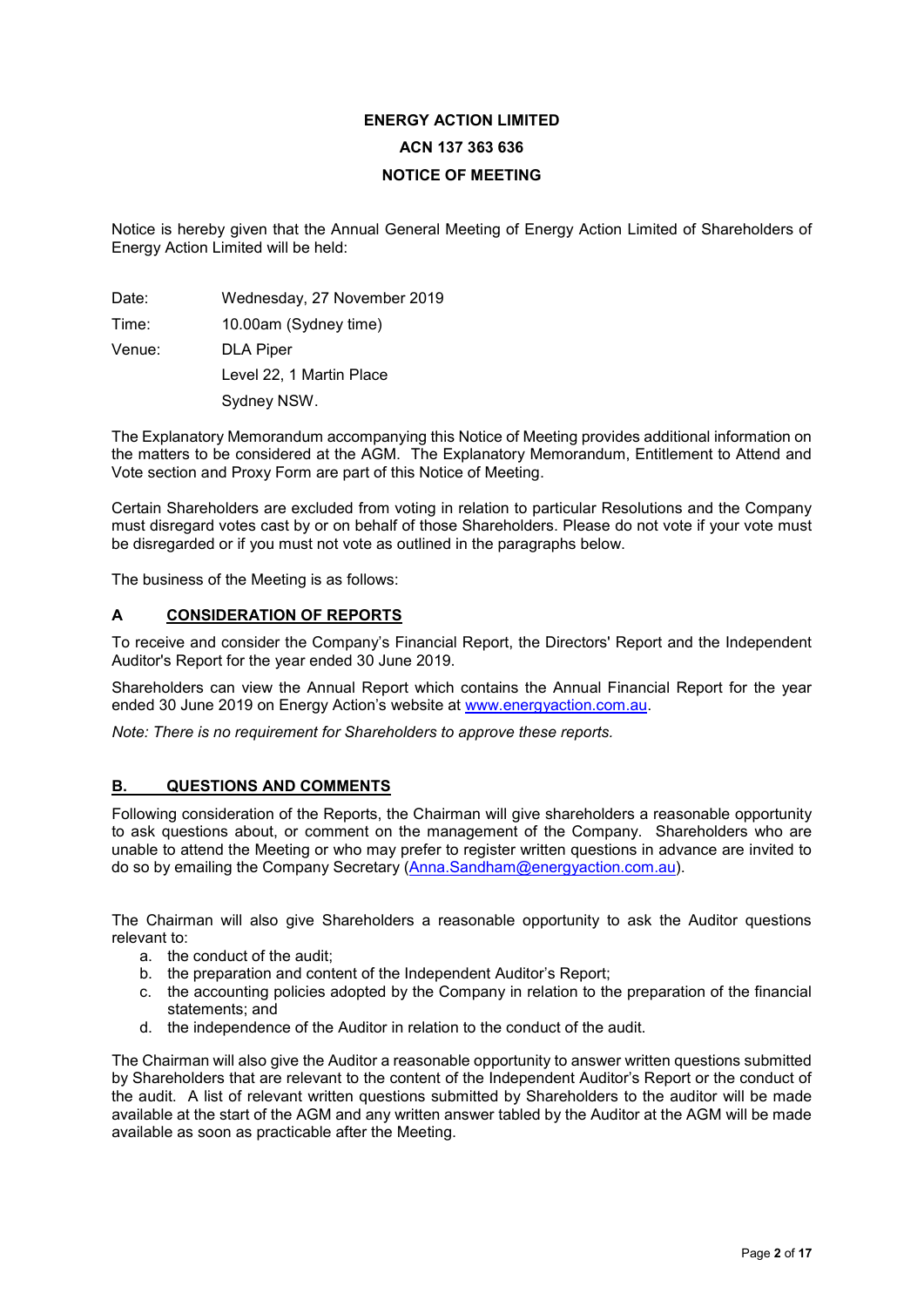### **C ITEMS FOR APPROVAL**

### **Resolution 1. Adoption of Remuneration Report**

To consider, and if thought fit, pass the following resolution as a non-binding **ordinary resolution**:

*"That the Company's Remuneration Report for the financial year ended 30 June 2019, as set out in the Directors' Report, is adopted."*

The Remuneration Report is contained in the 2019 Annual Report (available at [www.energyaction.com.au\)](http://www.energyaction.com.au/). Please note that, in accordance with section 250R(3) of the *Corporations Act 2001* (Cth) (**Corporations Act**), the vote on this resolution is advisory only and does not bind the Directors or the Company.

### Voting Exclusion Statement

A vote on Resolution 1 must not be cast (in any capacity) by, or on behalf of, the following persons:

- a. a member of the Key Management Personnel (KMP) whose remuneration details are included in the 2019 Remuneration Report; or
- b. a Closely Related Party of such a KMP (including close family members and companies the KMP controls).

However, a person described above may cast a vote on Resolution 1 as a proxy if the vote is not cast on behalf of a person described above and either:

- a. the proxy appointment is in writing that specifies the way the proxy is to vote (e.g. for, against or abstain) on the resolution; or
- b. the vote is cast by the chair of the Meeting and the appointment of the chair as proxy:
	- i. does not specify the way the proxy is to vote on the resolution; and
	- ii. expressly authorises the chair to exercise the proxy even if the resolution is connected directly or indirectly with the remuneration of a member of the KMP.

In addition, a vote must not be cast on Resolution 1 as a proxy by a member of the KMP at the date of the meeting, or a closely related party of those persons, unless it is cast as proxy for a person entitled to vote in accordance with their directions.

This restriction on voting undirected proxies does not apply to the Chairman of the Meeting because the proxy appointment expressly authorises the Chairman of the Meeting to exercise undirected proxies even if the resolution is connected, directly or indirectly, with the remuneration of the KMP.

*"Key Management Personnel" and "Closely Related Party" have the same meaning as set out in the Corporations Act.*

### **Resolution 2. Re-election of Director Mr Paul Meehan**

To consider, and if thought fit, pass the following resolution as an **ordinary resolution**:

*"That Mr Paul Meehan, a Director of Energy Action Limited who retires in accordance with clause 46.1 of the Constitution, and being eligible for re-election, is re-elected as a Director of Energy Action Limited."*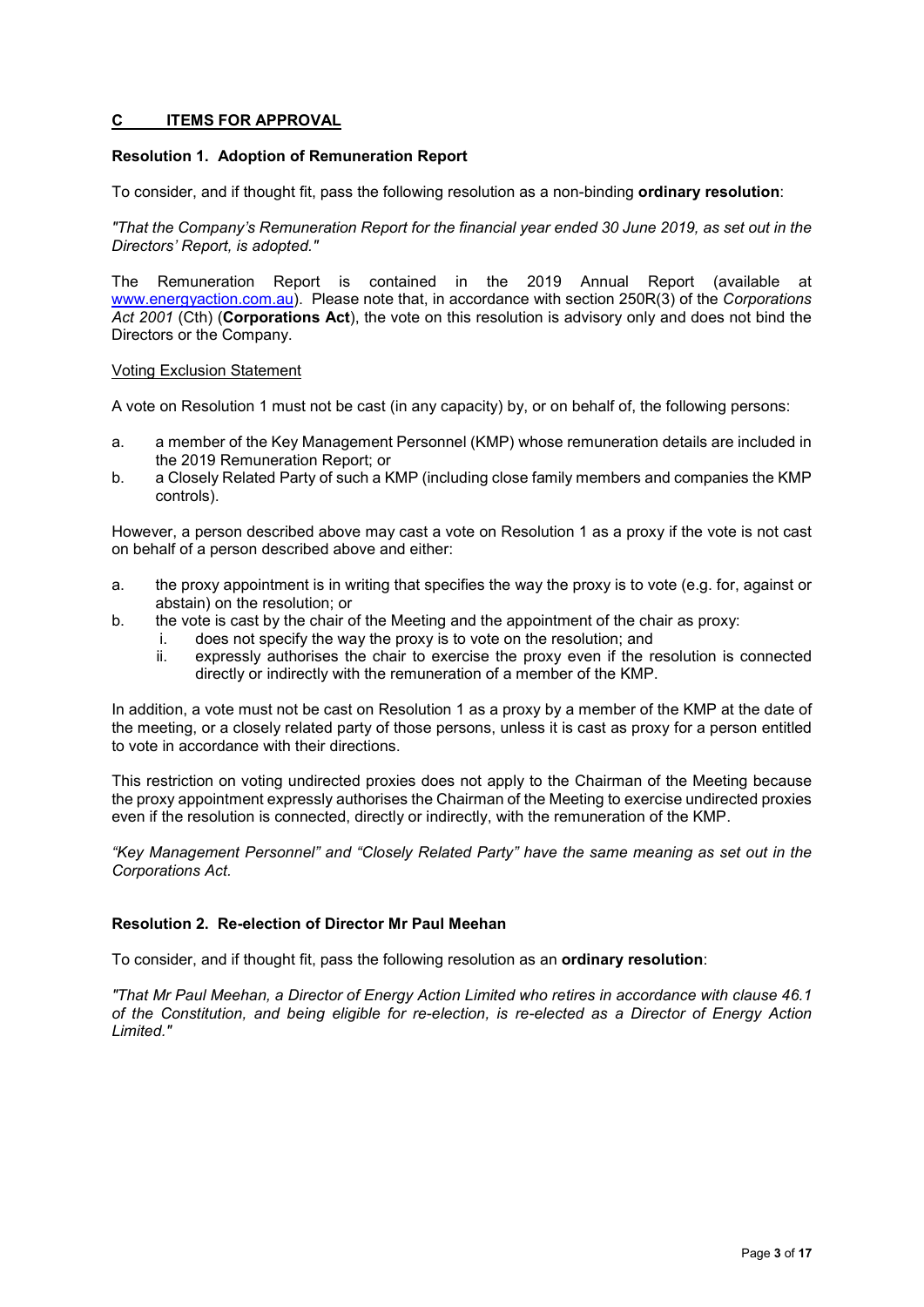### **Resolution 3. Amendment to Constitution**

To consider and, if thought fit, to pass the following resolution as a **special resolution**:

*"That, for the purposes of section 136(2) of the Corporations Act and for all other purposes, the Constitution of the Company be amended in the manner described in the Explanatory Memorandum accompanying this Notice of Meeting, with effect from the close of the meeting.*"

### **Resolution 4. Change of Auditor**

To consider, and if thought fit, pass the following resolution as an **ordinary resolution**:

*"Provided that the Australian Securities and Investments Commission provides its consent for the current auditor to resign as auditor of the Company as at the date of the AGM, that, for the purposes of section 327B(1)(b) of the Corporations Act 2001 and for all other purposes, RSM Australia Partners, having been nominated by a shareholder and consented in writing to act in the capacity of auditor, be appointed as the auditor of the Company and that the Directors be authorised to fix the remuneration of the auditor."*

Note: Further comments appear in the Explanatory Statement. Also, in accordance with section 328B(3) of the Corporations Act 2001 (Cth) a copy of the notice of nomination of Auditor accompanies this Notice of Meeting.

### **Resolution 5. Approval of issue of Securities under the Equity Incentive Plan – Exception to Listing Rule 7.1**

To consider and, if thought fit, to pass the following resolution as an **ordinary resolution**:

*"That, for the purposes of ASX Listing Rule 7.2, Exception 9 and all other purposes, the issue of performance rights, options and restricted securities under the Energy Action Limited Performance Rights and Option Plan (and the issue of the underlying securities that are the subject to those performance rights and options), as described in the Explanatory Memorandum accompanying and forming part of this Notice of Meeting be approved."*

#### Voting exclusion statement:

In accordance with ASX Listing Rule 14.11, the Company will disregard any votes cast on Resolution 5 by or on behalf of:

- (a) a Director of the Company (except one who is ineligible to participate in the Energy Action Limited Performance Rights and Option Plan); or
- (b) an Associate of those persons.

However, the Company need not disregard a vote if:

- (a) it is cast by a person as proxy for a person who is entitled to vote, in accordance with the directions on the Proxy Form; or
- (b) it is cast by the person chairing the Meeting as proxy for a person who is entitled to vote, in accordance with a direction on the Proxy Form to vote as the proxy decides.

Non- Executive Directors are not eligible to participate in any employee incentive scheme in relation to the Company.

By order of the Board

deno Sardio

**Ms Anna Sandham** Company Secretary 17 October 2019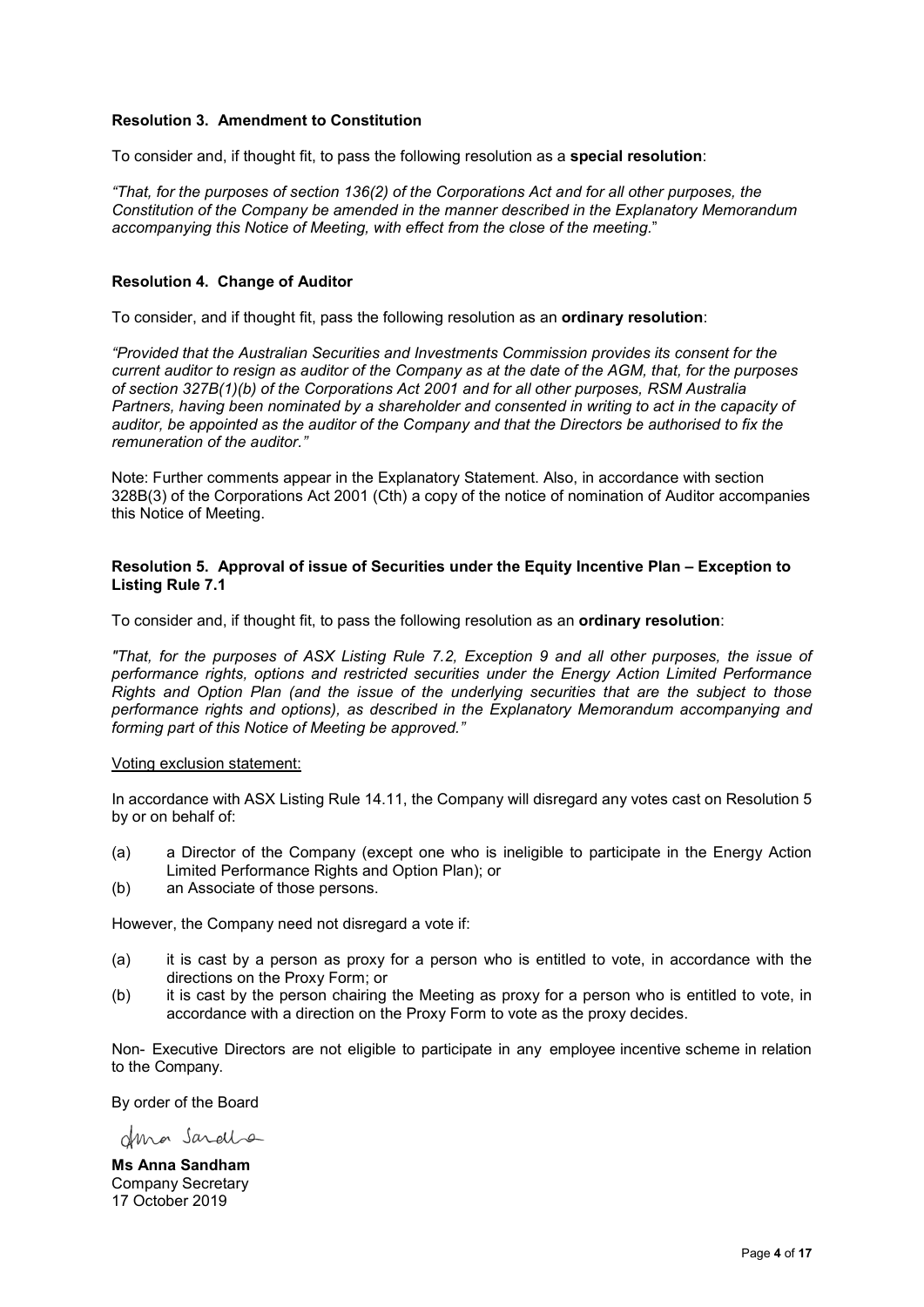### **ENTITLEMENT TO ATTEND AND VOTE**

In accordance with regulation 7.11.37 of the Corporations Regulations 2001 (Cth), the Board has determined that persons who are registered holders of shares of the Company as at 7.00pm (Sydney time) on Monday, 25 November 2019 will be entitled to attend and vote at the AGM as a shareholder.

If more than one joint holder of shares is present at the AGM (whether personally, by proxy or by attorney or by representative) and tenders a vote, only the vote of the joint holder whose name appears first on the register will be counted.

### *Appointment of Proxy*

If you are a shareholder entitled to attend and vote, you may appoint an individual or a body corporate as a proxy. If a body corporate is appointed as a proxy, that body corporate must ensure that it appoints a corporate representative in accordance with section 250D of the Corporations Act 2001 (Cth) (the **Act**) to exercise its powers as proxy at the AGM.

A proxy need not be a shareholder of the Company.

A shareholder may appoint up to two proxies and specify the proportion or number of votes each proxy may exercise. If the shareholder does not specify the proportion or number of votes to be exercised, each proxy may exercise half of the shareholder's votes.

To be effective, the proxy must be received at the Share Registry of the Company no later than 10.00am (Sydney time) on Monday, 25 November 2019 (being 48 hours before the AGM). Proxies must be received before that time by one of the following methods:

| Online (preferred):    | www.linkmarketservices.com.au                                                                                     |
|------------------------|-------------------------------------------------------------------------------------------------------------------|
| By post:               | Energy Action Limited<br>C/- Link Market Services Limited<br>Locked Bag A14<br>Sydney South NSW 1235<br>Australia |
| By facsimile:          | 02 9287 0309 (within Australia)<br>+61 2 9287 0309 (from outside Australia)                                       |
| By delivery in person: | Link Market Services Limited<br>1A Homebush Bay Drive<br>Rhodes NSW 2138<br>(during business hours only)          |

To be valid, a proxy form must be received by the Company in the manner stipulated above. The Company reserves the right to declare invalid any proxy not received in this manner.

### *Power of Attorney*

A proxy form and the original power of attorney (if any) under which the proxy form is signed (or a certified copy of that power of attorney or other authority) must be received by the Company no later than 10.00am (Sydney time) on Monday, 25 November 2019, being 48 hours before the AGM.

### *Corporate Representatives*

A body corporate which is a shareholder, or which has been appointed as a proxy, is entitled to appoint any person to act as its representative at the AGM. The appointment of the representative must comply with the requirements under section 250D of the Act. The representative should bring to the AGM a properly executed letter or other document confirming its authority to act as the company's representative. A "Certificate of Appointment of Corporate Representative" form may be obtained from the Company's share registry or online at www.linkmarketservices.com.au.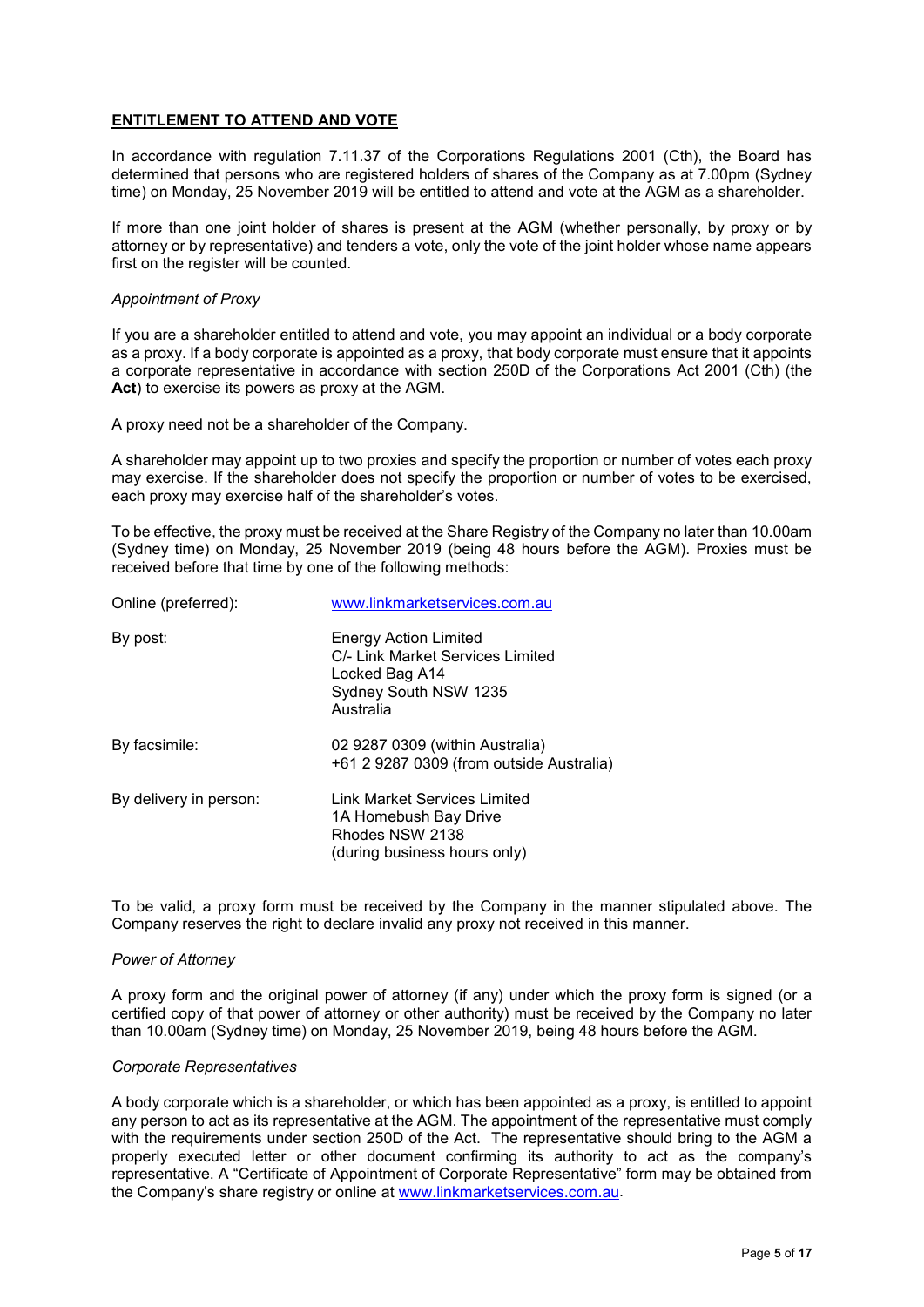IMPORTANT: If you appoint the Chairman of the Meeting as your proxy, or the Chairman becomes your proxy by default, and you do not direct your proxy how to vote on resolutions 1 and 5, then by submitting the proxy form you will be expressly authorising the Chairman to exercise your proxy on the relevant resolution, even though the resolutions are connected, directly or indirectly, with the remuneration of the KMP.

### **SHAREHOLDER QUESTIONS**

Shareholders who are unable to attend the Meeting or who may prefer to register questions in advance are invited to do so. Please log onto [www.linkmarketservices.com.au,](http://www.linkmarketservices.com.au/) select Voting then click 'Ask a Question'.

This includes any questions for the Chairman or Ernst & Young (our external auditor).

To allow time to collate questions and prepare answers, please submit any questions by 5.00pm (Sydney time) on Wednesday, 20 November 2019. Questions will be collated and, during the AGM, the Chairman will seek to address as many of the more frequently raised topics as possible. However, there may not be sufficient time available at the AGM to address all topics raised. Please note that individual responses will not be sent to shareholders.

### **ENCLOSURES**

Enclosed are the following documents:

- a proxy form to be completed if you would like to be represented at the AGM by proxy. Shareholders are encouraged to use the online voting facility that can be accessed on Energy Action's share registry's website at [www.linkmarketservices.com.au](http://www.linkmarketservices.com.au/) to ensure the timely and cost effective receipt of your proxy; and
- a reply paid envelope for you to return the proxy form.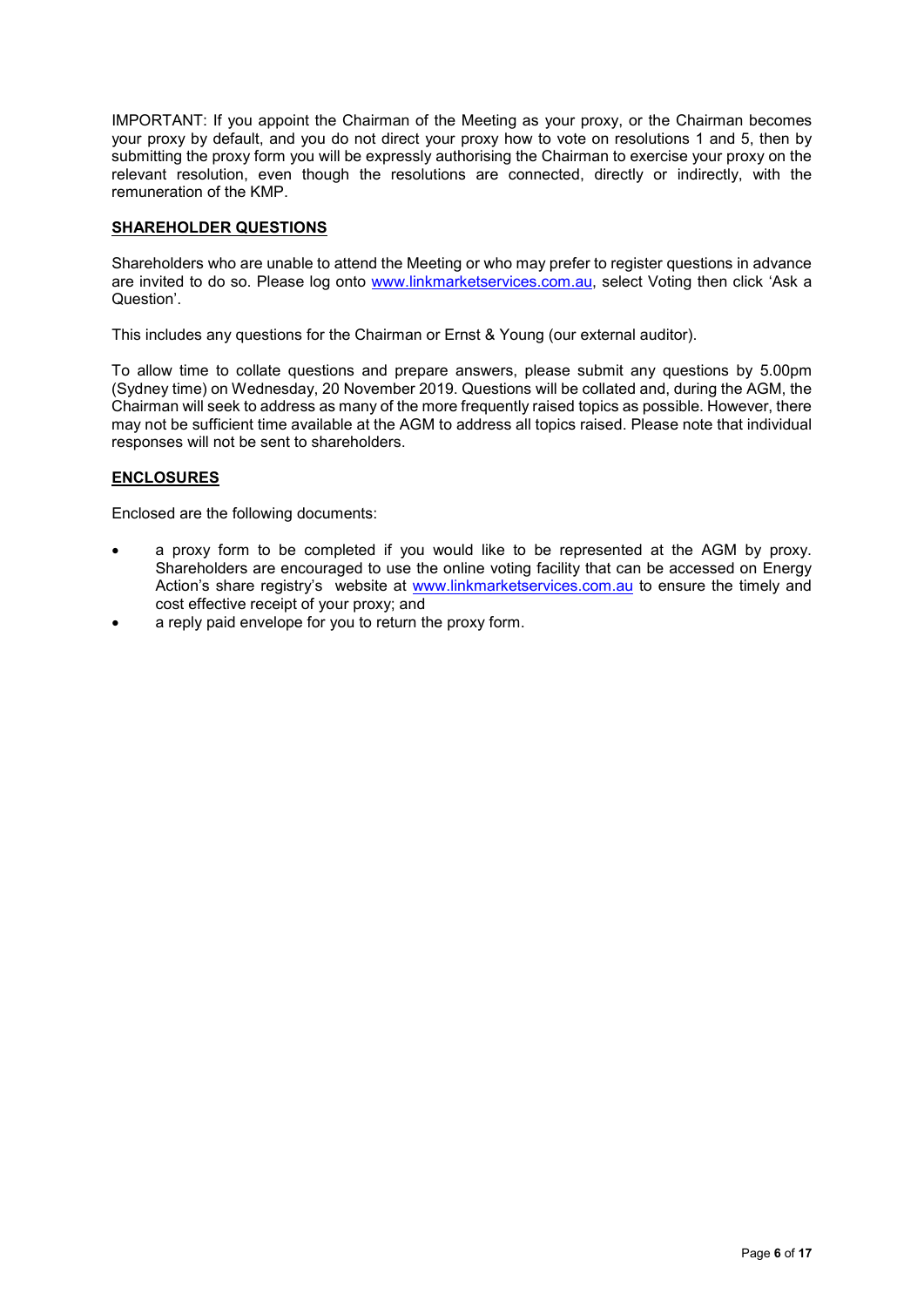### **EXPLANATORY MEMORANDUM**

This Explanatory Memorandum has been prepared for the information of Shareholders of the Company in relation to the business to be conducted at the Company's AGM to be held on Wednesday 27 November 2019.

The purpose of the Explanatory Memorandum is to provide Shareholders with information that is reasonably required by Shareholders to decide how to vote upon the resolutions.

Subject to the abstentions noted below, the Directors unanimously recommend Shareholders vote in favour of all Resolutions. The Chairman of the Meeting intends to vote all available undirected proxies in favour of each resolution.

Resolution 1, relating to the Remuneration Report, is advisory and does not bind the Directors or the Company.

Resolutions 2, 4 and 5 are ordinary resolutions, which require a simple majority of votes cast by Shareholders present and entitled to vote on the resolutions.

Resolution 3 is to be voted on as a special resolution. For a special resolution to be passed, at least 75% of the votes cast by Shareholders present and entitled to vote on the resolution must be in favour of the resolution.

### **Resolution 1: Adoption of Remuneration Report**

Section 250R(2) of the Corporations Act requires that the section of the Directors' Report dealing with the remuneration of directors and key management personnel (**KMP**) of the Company (**Remuneration Report**) be put to the vote of shareholders for adoption by way of a non-binding vote.

Broadly, the Remuneration Report details the remuneration policy for the Company and:

- explains the structure of and rationale behind the Group's remuneration practices and the link between the remuneration of executives and the Group's performance;
- sets out remuneration details for each Director and for each executive with authority and responsibility for directing the affairs of the Company; and
- discusses the relationship between the policy and the Group's performance.

Shareholders can view the full Remuneration Report in the Annual Report which is available on the Energy Action website at http://www.energyaction.com.au/.

Following consideration of the Remuneration Report, the Chairman of the Meeting will give shareholders a reasonable opportunity to ask questions about, or make comments on, the Remuneration Report. A resolution that the Remuneration Report be adopted will then be put to the vote. The vote on this resolution is advisory only and does not bind the Directors or the Company. However the Board will take the outcome of the vote into account in setting remuneration policy for future years.

### **Directors' recommendation**

*The Directors abstain, in the interests of corporate governance, from making a recommendation in relation to this Resolution.*

### **Resolution 2: Re-election of Mr Paul Meehan as a director**

Mr Paul Meehan was last re-elected a Non-executive Director of Energy Action at the company's Annual General Meeting in 2017. He has been a Non-Executive Director of the private company from its inception in 2003.

Mr Meehan is a practising lawyer with over 25 years' experience and expertise advising in all facets of the law with a range of clients from S&P / ASX 50 ASX listed companies to individuals buying their first home.

Mr Meehan has his own legal practice in the suburban area of Sydney with approximately 25 employees.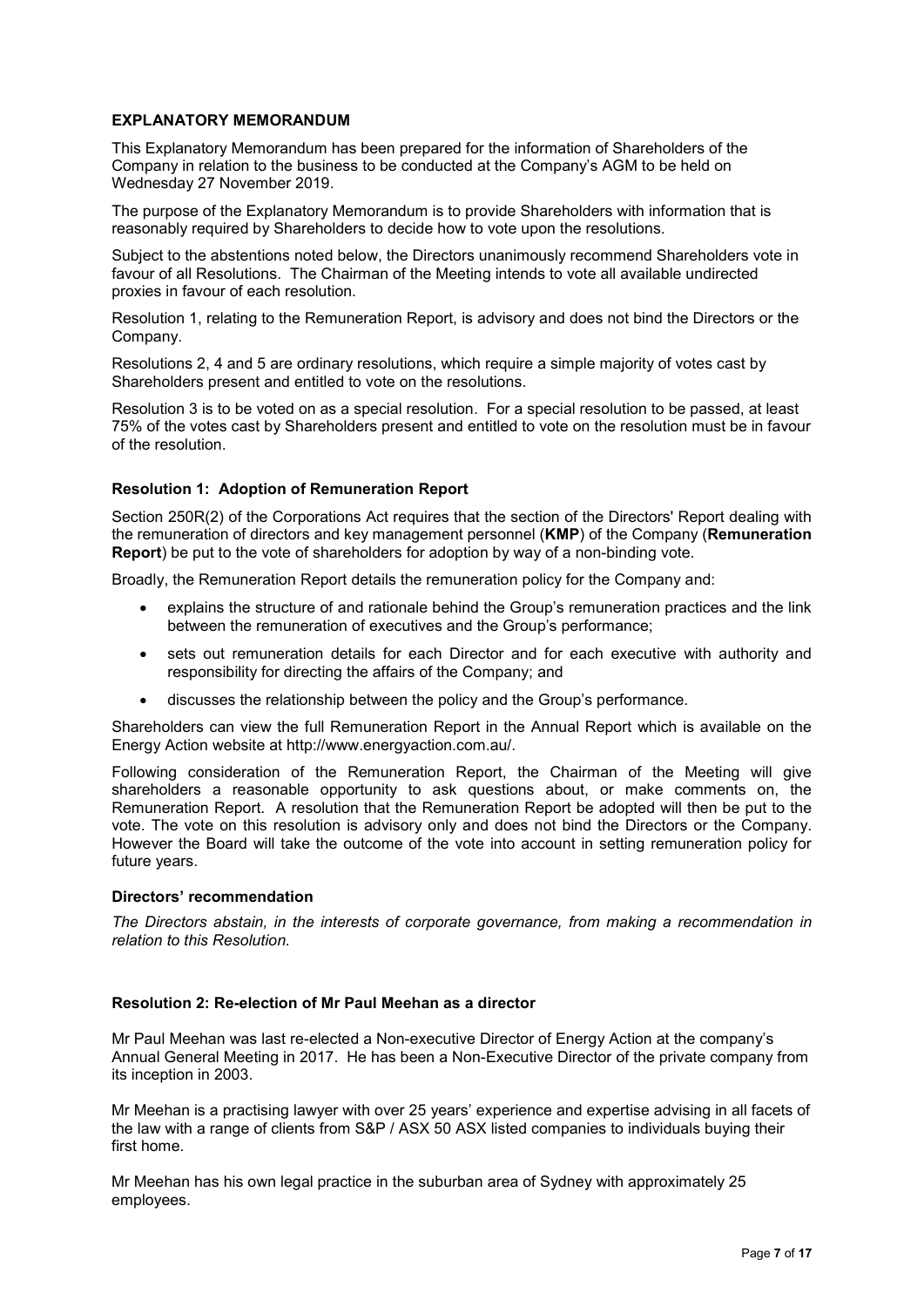Mr Meehan is also a Non-executive Director of First Commercial Realty Pty Ltd (trading as LJ Hooker Commercial Macarthur), one of the largest commercial real estate offices in the South West of Sydney.

Mr Meehan completed his legal studies through the Law Extension Committee, Sydney University (SAB) and holds a Diploma in Law (SAB).

Mr Meehan is a Member of each of the Audit & Risk Management and Nomination & Remuneration Committees.

### **Directors' recommendation**

*The Directors (other than Mr Meehan) unanimously support the re-election of Mr Meehan and recommend you vote in favour of Resolution 2.*

### **Resolution 3: Amendment to the Constitution**

The Company has a number of Shareholders who hold small holdings of Shares, otherwise known as being less than a 'marketable parcel' within the meaning of the ASX Listing Rules being currently lots of less than \$500 (based on the closing price of Shares on the ASX as of the relevant time). As at 2 October 2019, there were 152 Shareholders holding small holdings.

Resolution 3 seeks Shareholder approval for amendments to the Company's Constitution. The large number of very small shareholdings places a financial burden on the Company as the administrative costs the Company incurs in respect of Shareholders who hold small holdings is the same as the administrative costs the Company incurs in respect of Shareholders who hold marketable parcels. These administrative costs include issuing shareholding statements, distributing annual reports and other shareholder communications and generally maintaining the Company's records. The Company wishes to reduce these administrative costs so as to operate more efficiently.

ASX Listing Rule 15.13 prohibits an entity from divesting shareholders of small holdings unless prescribed matters are included in its Constitution. Energy Action's Constitution does not currently contain these provisions. As such, to implement the proposed facility, Energy Action will need to amend its Constitution to include them. The amendment is consistent with the ASX Listing Rules and the Corporations Act. The amendment sets out the procedure to be followed by the Company if it seeks to utilise the power.

For Shareholders with a small holding, the option of sale through the Company by way of the procedure set out in the new proposed clauses 94-107 is a very efficient and cheap means of sale of their shareholding as it will not involve them in payment of the brokerage or other costs of sale which, in the case of very small shareholdings, will often be a significant percentage (or all) of the total proceeds of sale.

These new provisions would allow the Company to procure the disposal of small holdings. It is important to note that the Company cannot require a Shareholder to sell a small holding. All Shareholders holding a small holding will be given an opportunity to request that it retain its small holding.

The ASX Listing Rules contain a number of safeguards that protect the holders of small holdings (which have been reflected in the proposed amendments to the Constitution). For small holders at the date that the proposed amendments to the Constitution take effect, these include:

- a) the Company may only seek to sell any small holdings once in any 12 month period;
- b) the Company must notify the relevant Shareholder of its intention to sell the small holding;
- c) the Shareholder must be given at least a six week notice period from the date that the notice is sent in which to tell the Company that it wishes to retain its small holding, and if the Shareholder does so inform the Company, the small holding will not be sold;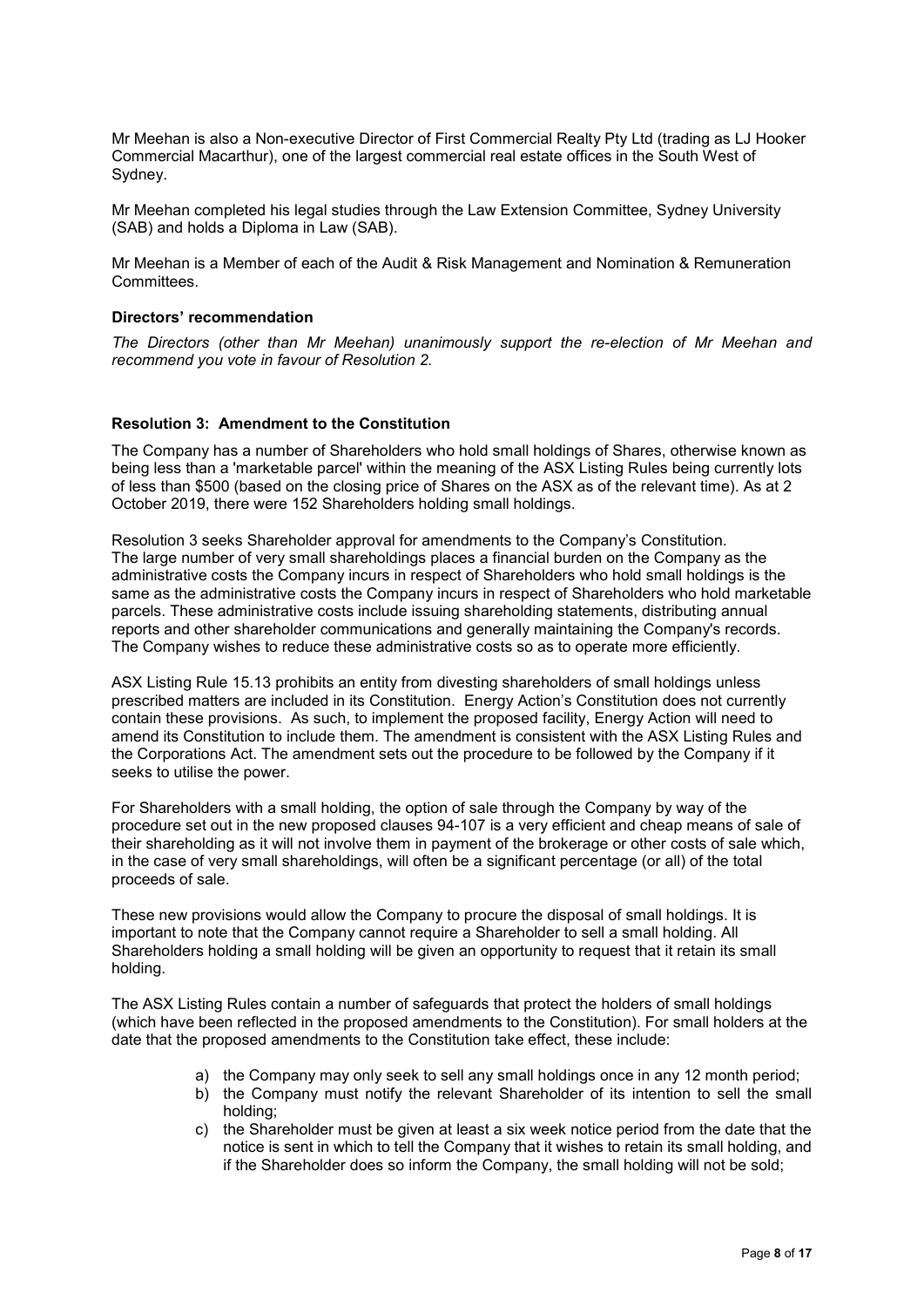- d) the sale of the small holding must stop following the announcement of any takeover bid for the Company but may be started again after the close of offers made under the takeover bid;
- e) only the small holdings held by Shareholders who do not respond in writing to the Company during the notice period or who expressly state that they want their small holding sold, may be sold by the Company;
- f) the Company must pay the costs of the sale, although it would not be liable for the income tax and capital gains tax consequences associated with the sale and these remain the responsibility of the relevant Shareholder; and
- g) the proceeds of sale will not be sent until the Company has received any certificate relating to the relevant Shares (or is satisfied that the certificate has been lost or destroyed or that the Shares are uncertificated securities).

It is important to note in relation to Shareholders who become small holders after the date on which the proposed amendments to the Constitution take effect as a result of a transfer of less than a marketable parcel, the Company may give a divestment notice to that new small holder stating that the Company intends to sell those Shares in not less than 7 days. A new small holder does not have the right to give notice to the Company that it wishes to retain the relevant Shares.

If the Shareholders approve Resolution 3, the Company may utilise the power granted to it under clauses 94-107 of the Constitution to reduce or eliminate small holdings in the Company by implementing a procedure whereby it will, subject to the various requirements of the Corporations Act and the ASX Listing Rules (including the safeguards outlined above), sell small holdings on-market on behalf of the Shareholders who do not wish to retain their small holdings.

Under section 136 of the Corporations Act, Shareholders must pass a special resolution to amend a Constitution. Accordingly, Resolution 3 is a special resolution, requiring approval of at least 75% of the votes cast by or on behalf of Shareholders entitled to vote on the resolution in order to be passed.

The text of the amended Constitution is provided at attachment A. The full text of the Constitution with the proposed amendments is set out in mark-up on the Energy Action website [\(https://www.energyaction.com.au/about/investors/shareholder-information\)](https://www.energyaction.com.au/about/investors/shareholder-information). Alternatively, a copy can be obtained by contacting the Company Secretary on [anna.sandham@energyaction.com.au](mailto:anna.sandham@energyaction.com.au)

### **Directors' recommendation**

*The Directors unanimously recommend Shareholders vote in favour of Resolution 3.*

### **Resolution 4: Change of Auditor**

Following a competitive tender of external audit services, the Board selected RSM Australia Partners as the proposed new auditor of the Company. Ernst & Young has advised the Company that it has applied to the Australian Securities and Investments Commission (ASIC) for consent to resign as auditor of the Company with effect from the close of the AGM. The consent of ASIC is required under the Corporations Act for Ernst & Young to resign as auditor. If ASIC does not grant its consent to the resignation, Ernst & Young will continue to hold office as the Company's auditor. The Corporations Act requires the Company to obtain the approval of Shareholders for the appointment of RSM Australia Partners as auditor of the Company. In accordance with section 328B of the Corporations Act, Meehanteam Pty Ltd, a shareholder of the Company, has nominated RSM Australia Partners for appointment as auditor of the Company. A copy of the nomination is reproduced at attachment B. RSM Australia Partners has consented to the appointment and, as at the date of the Notice, has not withdrawn its consent.

### **Directors' recommendation**

*.*

*The Directors unanimously recommend Shareholders vote in favour of Resolution 4*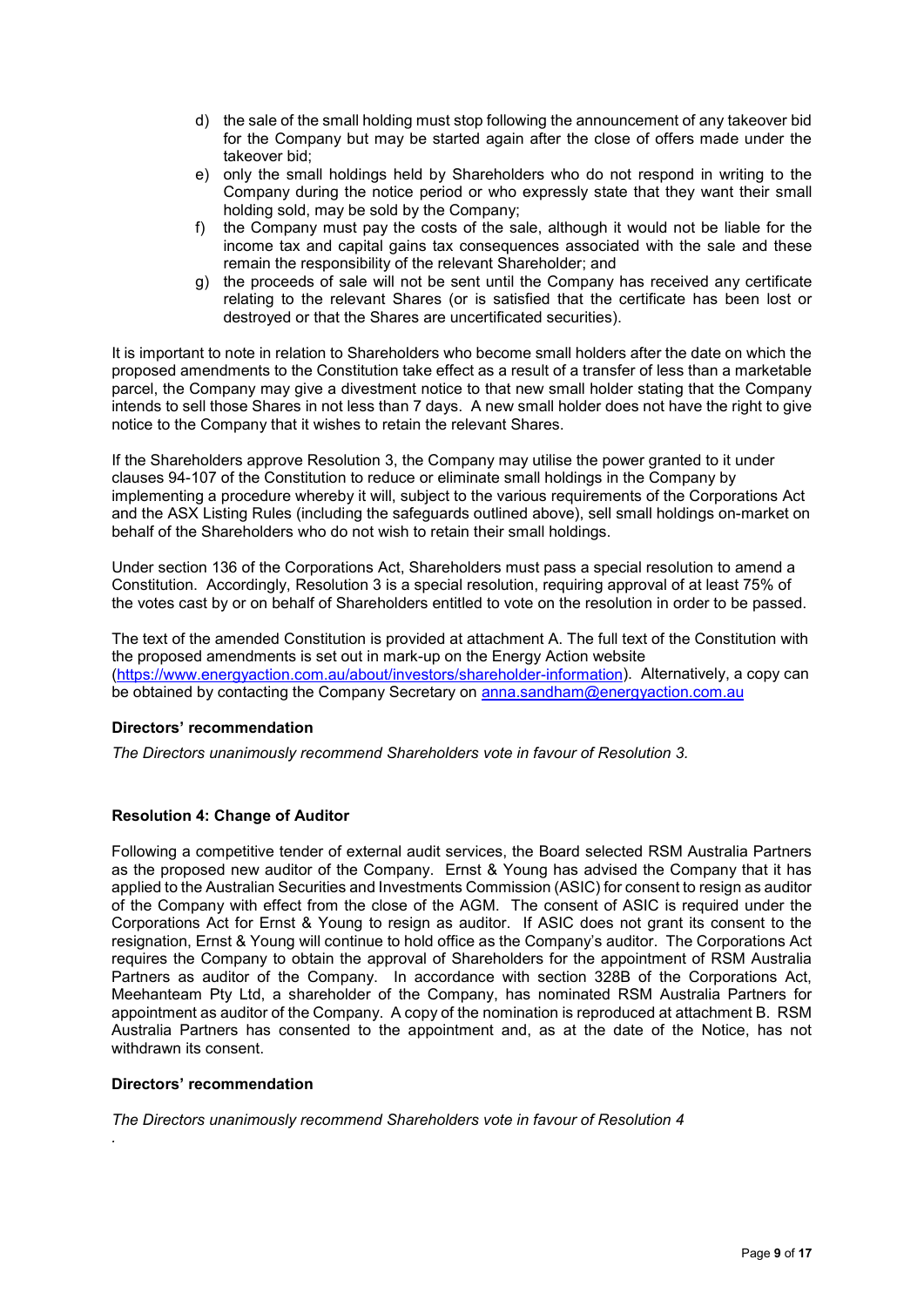### **Resolution 5: Approval of Issue of Securities under the Energy Action Limited Performance Rights and Option Plan – Exception to Listing Rule 7.1**

Resolution 5 seeks Shareholder approval for the issue of Equity Securities under the Company's Performance Rights and Options Plan (**Plan**) which was previously approved by shareholders at the Company's Annual General meeting in 2016.

The Plan is designed to reward senior executive personnel for the effective implementation of strategies that deliver sustained growth in Shareholder wealth and to attract and retain talented personnel. The Plan is designed to align the interests of executives and senior management with the interests of shareholders by providing an opportunity for the participants to receive any equity interest in the Company.

ASX Listing Rule 7.1 restricts listed companies from issuing more than 15% of their issued share capital in any 12-month period without shareholder approval. Listing Rule 7.2, exception 9 provides an exception to ASX Listing Rule 7.1 such that an issue under an employee incentive scheme is not calculated as part of the 15% limitation if, within three years before the issue date one of the following occurred:

- in the case of a scheme established before the entity was listed, a summary of the terms of the scheme were set out in the Prospectus; or
- shareholders approved the issue of securities under the scheme as an exception to Listing Rule 7.1 in accordance with the Listing Rules.

Shareholder approval is being sought for this purpose.

If the Plan is approved by shareholders, issues of securities under the Plan over the next three years will fall under this ASX Listing Rule exception and will not affect the Company's ability to separately issue up to 15% of its total ordinary securities in any 12-month period (without having to obtain further shareholder approval).

In accordance with ASX Listing Rule 7.2, exception 9(b), the directors advise that:

- a summary of the terms of the Plan is set out in Attachment C;
- since the date of the last shareholder approval of the issue of equity securities under the Plan at the company's Annual General Meeting in 2016, 696,943 Performance Rights were granted under the Plan;
- a voting exclusion statement in respect to Resolution 5 is set out in the Notice of Meeting.

### **Directors' recommendation**

*The Directors unanimously recommend Shareholders vote in favour of Resolution 5.*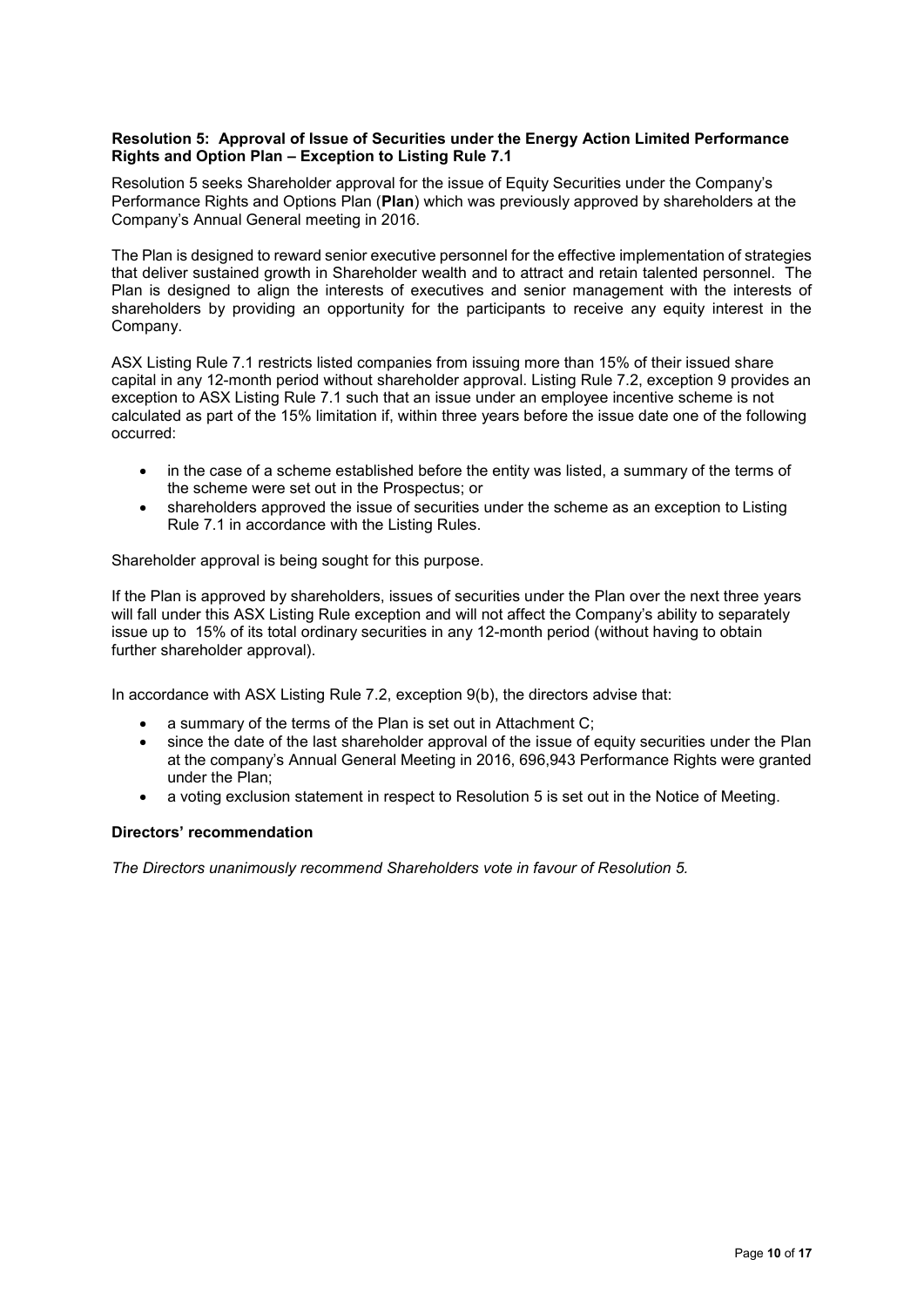## **ATTACHMENT A**

### **Proposed additional clauses in the Energy Action Constitution**

#### **Small Holdings**

94 DEFINITIONS

In these clauses 94 – 107:

**ASX Settlement** means ASX Settlement Pty Ltd ACN 008 504 532;

**CS Facility** has the same meaning as prescribed CS facility in the Corporations Act;

**Divestment Notice** means a notice given under clause 95 to a Small Holder or a New Small Holder;

Listed means the Company is admitted to the official list of the ASX;

**Market Value** in relation to a Share means the closing price of the Share on a Trading Platform, if the Share is quoted, or the price paid on issue if the Share is unquoted.

**New Small Holder** is a Member who is the holder or a joint holder of a New Small Holding;

**New Small Holding** means a holding of Shares created after the date on which clauses 94 – 107 came into effect by the transfer of a parcel of Shares the aggregate Market Value of which at the time a proper transfer was initiated or a paper based transfer was lodged, was less than a marketable parcel of Shares as provided under the Listing Rules;

**Relevant Period** means the period specified in a Divestment Notice under clause 96;

**Relevant Shares** are the Shares specified in a Divestment Notice;

**Shares** for the purposes of clauses 94 – 107 are shares in the Company all of the same class;

**Small Holder** is a Member who is the holder or a joint holder of a Small Holding;

**Small Holding** means a holding of Shares the aggregate Market Value of which at the relevant date is less than a marketable parcel of Shares as provided under the ASX Listing Rules; and

**Trading Platform** has the meaning given to that term in the ASX Operating Rules.

### 95 DIVESTMENT NOTICE

If the Directors determine that a Member is a Small Holder or a New Small Holder the Company may give the Member a Divestment Notice to notify the Member:

- (a) that the Member is a Small Holder or a New Small Holder, the number of Shares making up and the Market Value of the Small Holding or New Small Holding and the date on which the Market Value was determined;
- (b) that the Company intends to sell the Relevant Shares in accordance with clauses 94 – 107 after the end of the Relevant Period specified in the Divestment Notice;
- (c) if the Member is a Small Holder, that the Member may at any time before the end of the Relevant Period notify the Company in writing that the Member desires to retain the Relevant Shares and that if the Member does so the Company will not be entitled to sell the Relevant Shares under that Divestment Notice; and
- (d) after the end of the Relevant Period the Company may for the purpose of selling the Relevant Shares that are in a CS Facility holding initiate a holding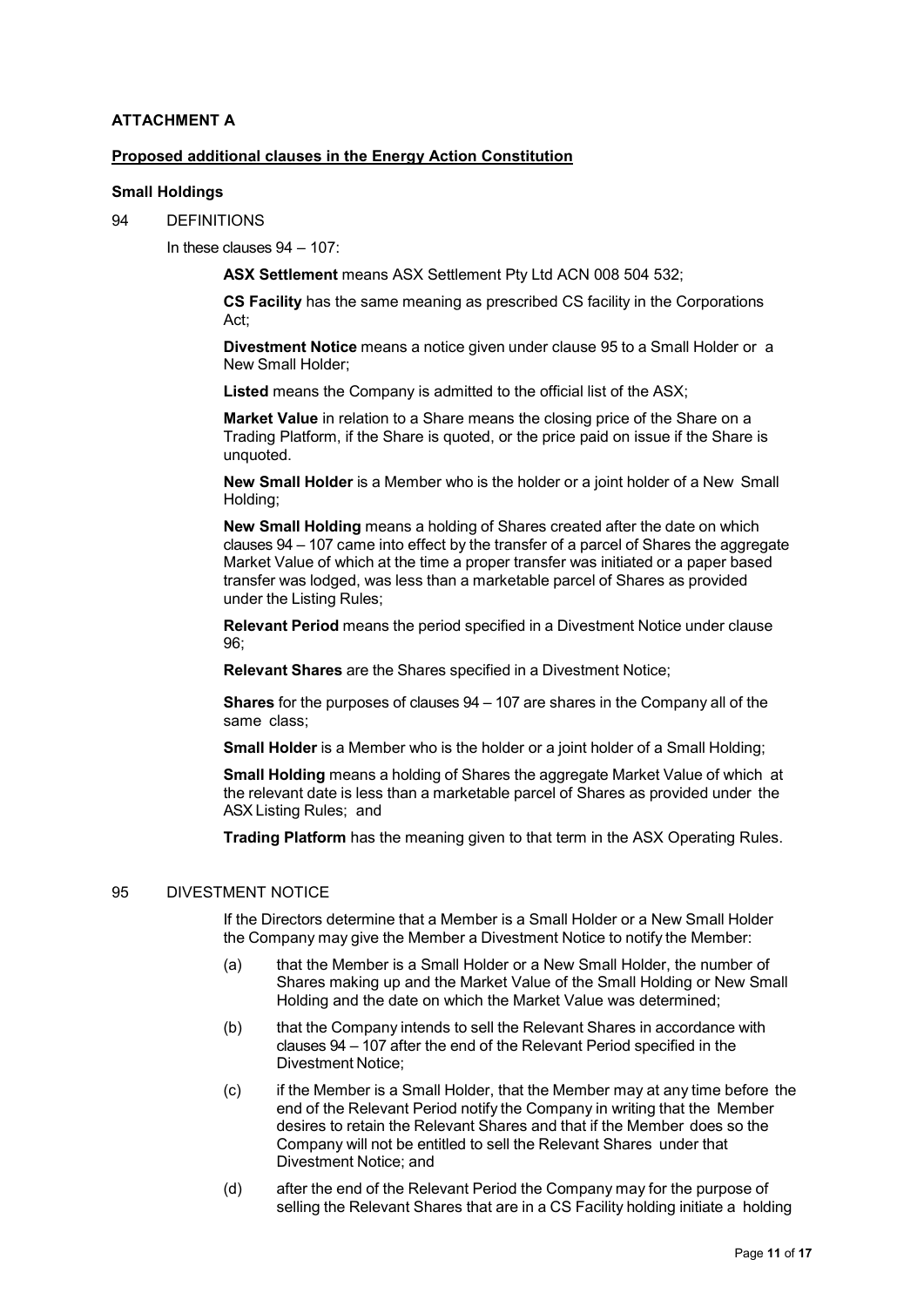adjustment to move those Shares from that CS Facility holding to an Issuer Sponsored Holding or certificated holding for the purposes of divestment by the Company in accordance with clauses 94-107 and the ASX Listing Rules.

If the operating rules of a CS Facility apply to the Relevant Shares, the Divestment Notice must comply with those operating rules.

#### 96 RELEVANT PERIOD

For a Divestment Notice given to a Small Holder, the Relevant Period must be at least six weeks from the date the Divestment Notice was given. For a Divestment Notice given to a New Small Holder, the Relevant Period must be at least seven days from the date the Divestment Notice was given.

### 97 COMPANY CAN SELL RELEVANT SHARES

At the end of the Relevant Period the Company is entitled to sell on-market or in any other way determined by the Directors:

- (a) the Relevant Shares of a Member who is a Small Holder, unless that Member has notified the Company in writing before the end of the Relevant Period that the Member desires to retain the Relevant Shares, in which event the Company must not sell those Relevant Shares under that Divestment Notice; and
- (b) the Relevant Shares of a Member who is a New Small Holder.

### 98 NO OBLIGATION TO SELL

The Company is not bound to sell any Relevant Shares which it is entitled to sell but unless the Relevant Shares are sold within 6 months after the end of the Relevant Period the Company's right to sell the Relevant Shares under the Divestment Notice relating to those Shares lapses and it must notify the Member to whom the Divestment Notice was given accordingly.

#### 99 COMPANY AS MEMBER'S ATTORNEY

To effect the sale and transfer by the Company of Relevant Shares of a Member under clauses 94 - 107, the Member appoints the Company and each Director and Secretary jointly and severally as the Member's attorney in the Member's name and on the Member's behalf to do all acts and things which the Company considers necessary or appropriate to effect the sale or transfer of the Relevant Shares and, in particular:

- (a) to initiate a holding adjustment to move the Relevant Shares from a CS Facility holding to an Issuer Sponsored Holding or a certificated holding; and
- (b) to execute on behalf of the Member all deeds instruments or other documents necessary to transfer the Relevant Shares and to deliver any such deeds, instruments or other documents to the purchaser and to take any steps that the directors may consider appropriate to transfer the Relevant Shares.

#### 100 CONCLUSIVE EVIDENCE

A statement in writing by or on behalf of the Company under clauses 94 – 107 is (in the absence of manifest error) binding on and conclusive against a Member. In particular, a statement that the Relevant Shares specified in the statement have been sold in accordance with clauses 94 – 107 is conclusive against all persons claiming to be entitled to the Relevant Shares and discharges the purchaser from all liability in respect of the Relevant Shares.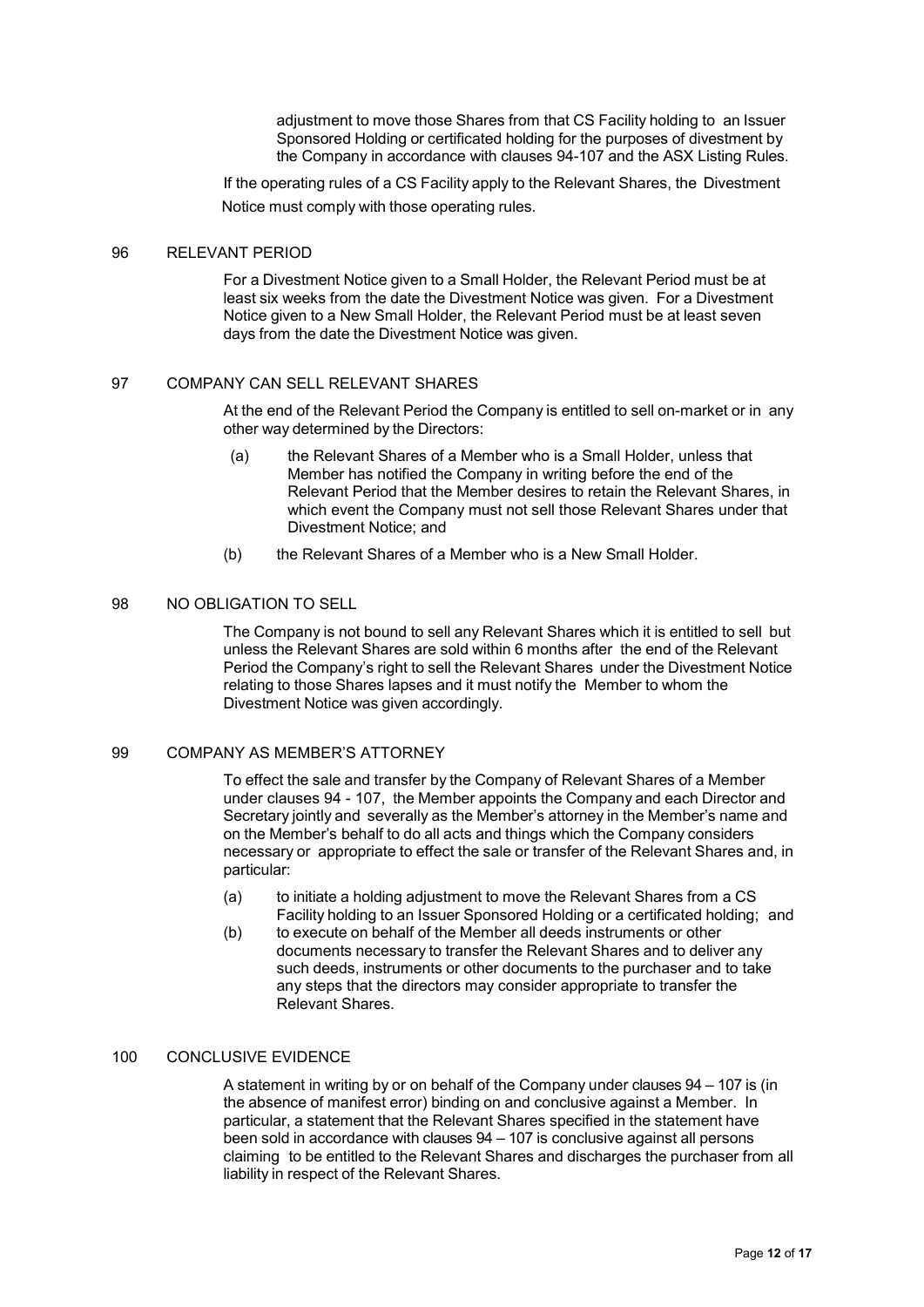### 101 REGISTERING THE PURCHASER

The Company must register a purchaser of Relevant Shares as the holder of the Relevant Shares transferred to the purchaser under clauses 94 – 107. The purchaser is not bound to see to the application of any money paid as consideration. The title of the purchaser to the Relevant Shares transferred to the purchaser is not affected by any irregularity or invalidity in connection with the actions of the Company under clauses 94 – 107.

### 102 PAYMENT OF PROCEEDS

Subject to clause 103, where:

- (a) Relevant Shares of a Member are sold by the Company on behalf of the Member under clauses 94 – 107; and
- (b) the certificate for the Relevant Shares (unless the Company is satisfied that the certificate has been lost or destroyed or the Relevant Shares are uncertificated securities on the Issuer Sponsored subregister) has been received by the Company,

the Company must, within 60 days of the completion of the sale, send the proceeds of sale to the Member entitled to those proceeds, less any unpaid calls and interest, by sending a cheque payable to the Member through the post to the address of the Member shown in the Register, or in the case of joint holders, to the address shown in the Register as the address of the Member whose name first appears in the Register.

Payment of any money under clauses 94 – 107 is at the risk of the Member to whom it is sent.

103 COSTS

In the case of a sale of the Relevant Shares of a New Small Holder in accordance with clauses 94 – 107, the Company is entitled to deduct and retain from the proceeds of sale, the costs of the sale as determined by the Company. In any other case, the Company or a purchaser must bear the costs of sale of the Relevant Shares.

The costs of sale include all stamp duty, brokerage and government taxes and charges (except for tax on income or capital gains of the Member) payable by the Company in connection with the sale and transfer of the Relevant Shares.

### 104 REMEDY LIMITED TO DAMAGES

The remedy of a Member to whom clauses 94 – 107 applies, in respect of the sale of the Relevant Shares of that Member is expressly limited to a right of action in damages against the Company to the exclusion of any other right, remedy or relief against any other person.

#### 105 DIVIDENDS AND VOTING SUSPENDED

Unless the Directors determine otherwise, where a Divestment Notice is given to a New Small Holder in accordance with clauses 94 – 107, then despite any other provision in this Constitution, the rights to receive payment of dividends and to vote attached to the Relevant Shares of that Member are suspended until the Relevant Shares are transferred to a new holder or that Member ceases to be a New Small Holder. Any dividends that would, but for clauses 94 – 107, have been paid to that Member must be held by the Company and paid to that Member within 60 days after the earlier of:

(a) the date the Relevant Shares of that Member are transferred; and

(b) the date that the Relevant Shares of that Member cease to be subject to a Divestment Notice.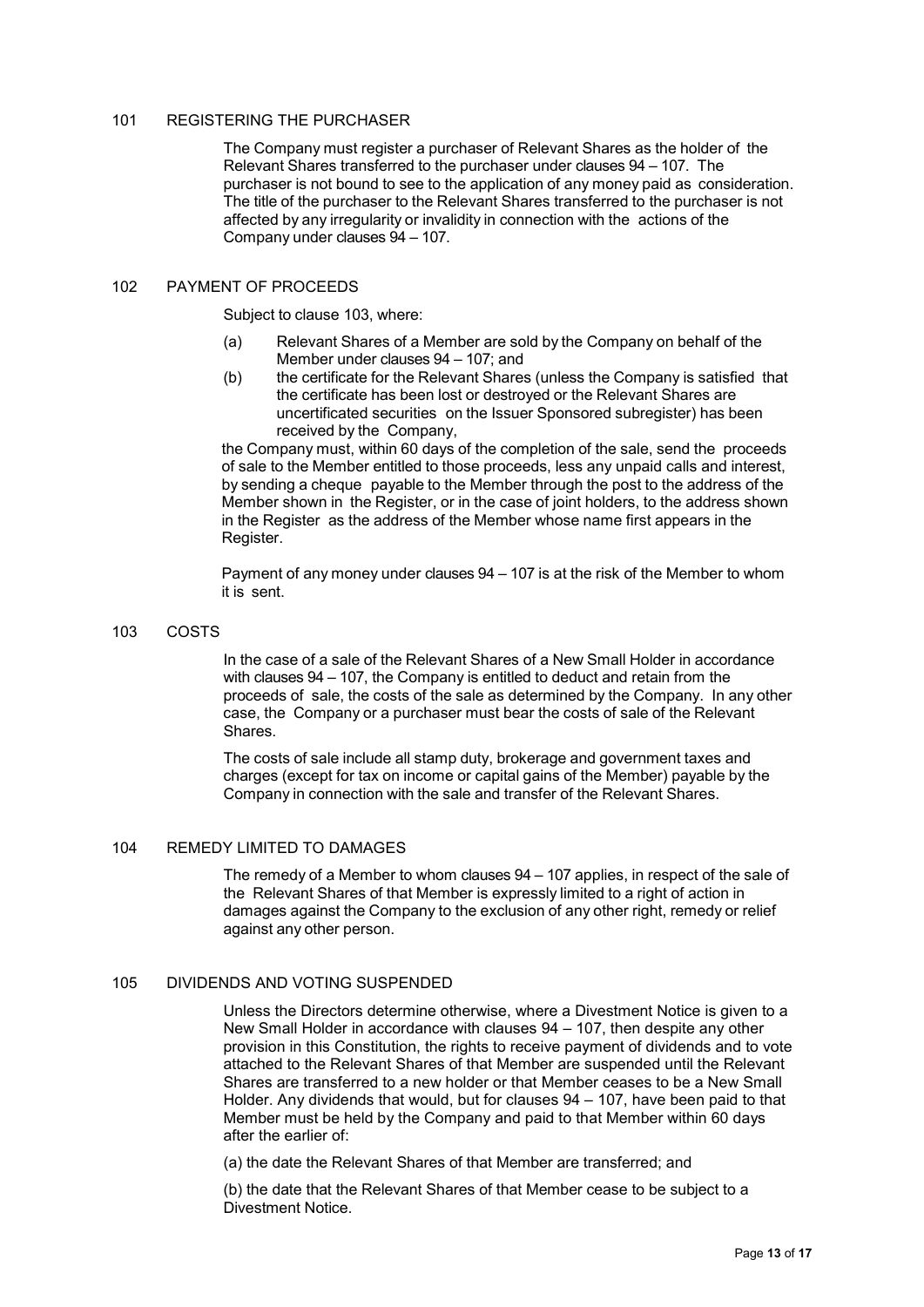### 106 TWELVE MONTH LIMIT

If it is a requirement of the ASX Listing Rules and the company is Listed, the Company must not give a Small Holder more than one Divestment Notice in any 12 month period (except as contemplated by clause 107).

#### 107 EFFECT OF A TAKEOVER BID

From the date of the announcement of a takeover bid for the Shares until the close of the offers made under the takeover bid, the Company's powers under clauses 94 – 107 to sell Relevant Shares of a Member cease. After the close of the offers under the takeover bid, the Company may give a Divestment Notice to a Member who is a Small Holder or a New Small Holder, despite clause 106 and the fact that it may be less than 12 months since the Company gave a Divestment Notice to that Member.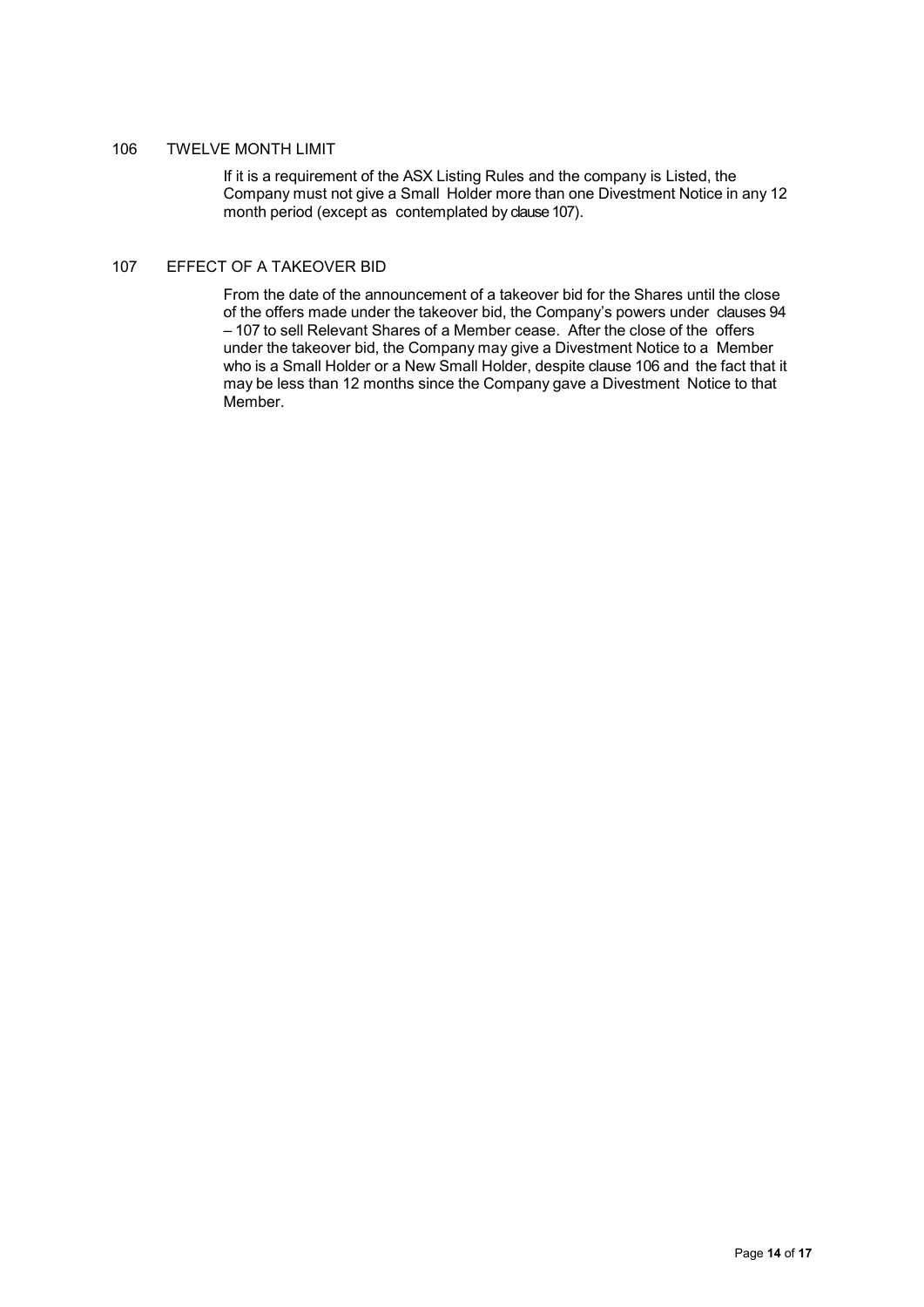# **ATTACHMENT B**

17 October 2019

The Directors Energy Action Limited Level 5, 56 Station Street, Parramatta NSW 2150

Dear Sir / Madam,

### **NOMINATION OF RSM AUSTRALIA PARTNERS AS AUDITOR OF ENERGY ACTION LIMITED (ACN 137 363 636) PURSUANT TO SECTION 328B(1) OF THE CORPORATIONS ACT 2001 (CTH)**

Meehanteam Pty Ltd, being a member of Energy Action Limited, hereby nominate RSM Australia Partnership of Level 13, 60 Castlereagh Street, Sydney NSW 2000 for the appointment as auditor of Energy Action Limited at its 2019 Annual General Meeting.

Meehanteam Pty Ltd consents to the distribution of a copy of this notice of nomination as an attachment to the Notice of Meeting and Explanatory Statement for the 2019 Annual General Meeting of Energy Action Limited as required by section 328B(3) of the Corporations Act 2001 (Cth).

Yours faithfully,

Meehanteam Pty Ltd

\_\_\_\_\_\_\_\_\_\_\_\_\_\_\_\_\_\_\_\_\_\_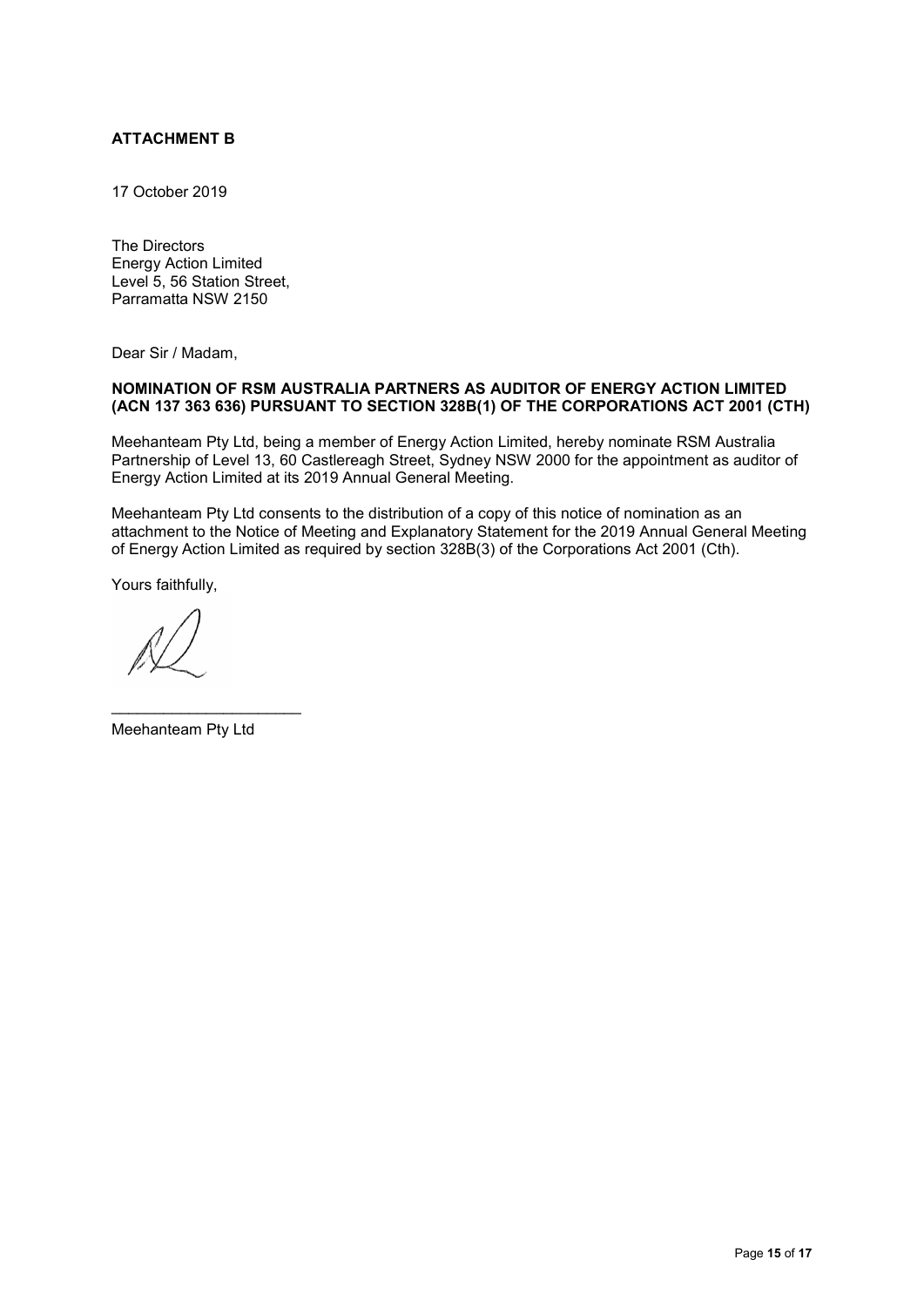# **ATTACHMENT C**

# **Summary of the key terms of the Equity Incentive Plan**

| Plan overview                               | The Board may, from time to time, in its absolute discretion, make or cause to<br>be made invitations to Eligible Persons to participate in the Plan or make offers<br>of Performance Rights or Options to those Eligible Persons.                                                                                                                                |
|---------------------------------------------|-------------------------------------------------------------------------------------------------------------------------------------------------------------------------------------------------------------------------------------------------------------------------------------------------------------------------------------------------------------------|
| <b>Eligible Persons</b>                     | An employee or director of the Company's Group (other than a non-executive<br>Director) or any other person whom the Board determined to be eligible to<br>participate in the Plan from time to time.                                                                                                                                                             |
|                                             | An Eligible Person who accepted an offer under the Plan will be referred to<br>below as a <b>Participant</b> under the Plan.                                                                                                                                                                                                                                      |
| <b>Securities</b><br>offered                | Performance Rights and Options may be offered by the Board under the Plan.                                                                                                                                                                                                                                                                                        |
|                                             | Each Performance Right or Option will on exercise equate to one Share<br>(ranking equally with all existing Shares).                                                                                                                                                                                                                                              |
| Source of<br>shares                         | On exercise:<br>new Shares may be issued; and/or                                                                                                                                                                                                                                                                                                                  |
|                                             | existing Shares may be transferred and/or purchased on market,<br>by the Company.                                                                                                                                                                                                                                                                                 |
| Consideration<br>for grant                  | For each offer made under the Plan, the Board will determine the amount (if<br>any) payable by the Participant to acquire the Performance Rights or Options.                                                                                                                                                                                                      |
| Consideration<br>for exercise of<br>options | For each offer made under the Plan, the Board will determine the amount (if<br>any) of the exercise price payable to acquire the Company's Shares.                                                                                                                                                                                                                |
| Conditions to<br>vesting                    | Vesting of securities shall occur in accordance with the terms of the relevant<br>offer of the Performance Rights or Options which the Board has the discretion to<br>determine.                                                                                                                                                                                  |
|                                             | The Board may waive, amend or replace any condition attaching to a<br>Performance Right or Option if the Board determined the original condition is no<br>longer appropriate or applicable provided the interests of the relevant Participant<br>is not (in the Board's opinion) materially prejudiced or in a superior position to<br>that at the date of grant. |
| Lapsing of<br>Performance<br>Rights and     | A Performance Right or Option, issued under the Plan, but subject to disposal<br>restrictions (if any), will lapse at the earlier of:                                                                                                                                                                                                                             |
| Options                                     | the expiry date (if any);<br>٠<br>failure to meet a condition to vesting within the applicable performance<br>$\bullet$<br>period;                                                                                                                                                                                                                                |
|                                             | the occurrence of a forfeiture condition (if any); and<br>٠<br>the Participant is determined by the Board, to have acted fraudulently or<br>$\bullet$<br>dishonestly or is in breach of his or her obligations to the Company<br>Group;                                                                                                                           |
|                                             | cessation of employment with the Company Group (unless the Board<br>$\bullet$<br>determines otherwise);<br>the Participant commits an act or omission justifying summary dismissal<br>٠                                                                                                                                                                           |
|                                             | in relation to the Company Group.                                                                                                                                                                                                                                                                                                                                 |
|                                             | Where due to reasons of death, permanent disability or bona fide redundancy, a<br>Participant ceases to be employed by the Group before any conditions to<br>vesting are achieved, the Board has an absolute discretion to accelerate and<br>vest any unvested Performance Rights or Options.                                                                     |